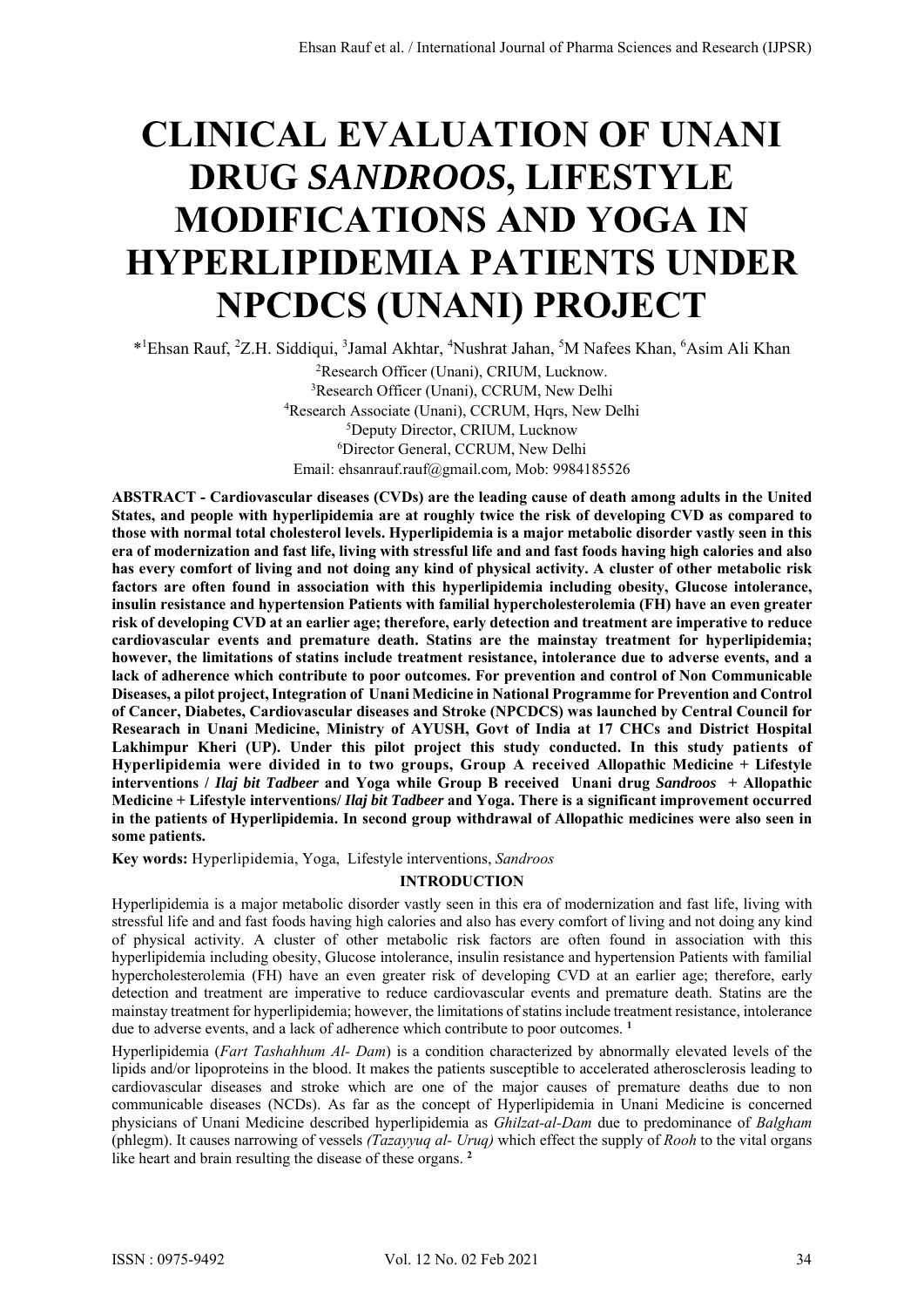# **Unani Concept of Hyperlipidemia**

As far as the description of Hyperlipidemia in Unani Medicine is concerned, there is no detail as such in classical Unani literature. The concept of *Dusumat-e-dam* (presence of fatty material in blood circulation) exists in Unani literature. The ancient Unani physicians considered *Siman Mufrit* (obesity) and *Dusumat-e-dam* either as single disease or sequel of each other. It is evident from Unani literature that complications and clinical features mentioned by these prominent scholars and the description of *Dusumat-e-dam* gives an insight that they were aware of the concept of hyperlipidaemia and *Siman Mufrit* as are of the foremost causes of its pathogenesis. Fortunately, our distinguished physicians have extensively written on *Siman Mufrit*, its etiologies, pathogenesis, treatment, complication, and its prevention, which to a great extent, simulate with dyslipidaemia. *Buqrat* (Hippocrates, 460 BC) at first realized the complications of *Siman Mufrit* and its association with disease processes. He noted that it may lead to infertility, as well as obese persons are at greater risk of sudden death than the lean individuals. **3,4**

 *Ibn Sina* (980–1037 AD) devoted a special section on the consequences of Siman Mufrit and its proper management in his encyclopaedic book "*Al Qanoon fit Tibb*".**<sup>5</sup>**

Worldwide, high cholesterol levels are estimated to play a role in 56% of ischemic heart disease events and 18% of strokes, amounting to 4.3 million deaths annually. In the United States, more than 100 million, or roughly 53% of adults, have elevated LDL-C levels. Yet, fewer than 50% of patients with high LDL-C receive treatment to reduce their levels and among those receiving treatment, fewer than 35% achieve adequate control. Further, approximately 31 million American adults have total cholesterol levels that exceed 240 mg/dL, placing them at about twice the risk of Atherosclerotic Cardiovascular Disease compared to those with total cholesterol levels that are at goal. Indian as a race are highly prone to premature atherosclerosis and coronary artery disease. Possible that Hyperlipidemia could be one of the major contributors of this epidemic of Coronary Artery Disease and associated metabolic disorders. Hyperlipidemia is divided in to two category **6,7**

- 1. Primary Hyperlipidemia (Familial) is probably due to genetic causes
- 2. Secondary Hyperlipidemia (Acquired) is due to following conditions

Hypopituitarism, Hypothyrodism, Diabetes Mellitus, Obesity, Cushing's syndrome, Chronic Renal failure, Chronic Liver Disease, Use of drugs, eg oral contraceptive pills (OCP),glucocorticoids, ß Blocker and diuretics, use of diet rich in saturated fat and carbohydrates, Alcohol consumption, Deviation from Asbab Sitta Zarooriya (Six prerequisites of Healthy living).

The aim of treating hyperlipidemia is to prevent or reduce the risk and complications of CVD. Hyperlipidemia is a chronic disease caused by the genetic predisposition interacting with an individual's diet and lifestyle. The caused like error in diet, regimen, and lack of exercise should be taken care of. So each case of hyperlipidemia is treated on its individual way with this most appropriate Unani remedy having lipid lowering activitiy.

As the prevalence of hyperlipidemia is increasing as well as hyperlipidemia is associated with complications such as Angina, Myocardial infarction, Stroke and allopathic treatment for hyperlipidemia causes adverse effects, while Unani Medicine and Yoga are safe for long term use. So a clinical study done on the patients of hyperlipidemia under NPCDCS AYUSH (Unani) project.

## **MATERIAL AND METHODS**

In the present open label clinical study, patients were selected from OPDs of Community Health Centres (CHCs) of Lakhimpur Kheri (UP), under Integration of Unani Medicine in National Programme for Prevention and Control of Cancer, Diabetes, Cardiovascular diseases and Stroke (NPCDCS). Integration of Unani Medicine in NPCDCS is joint pilot project of Ministry of AYUSH and Ministry of Health & Family welfare, Government of India. Detailed clinical examination was performed as per the Case Record Form (CRF). Written informed consent taken from the all the patients before enrollment in the study. The study was carried out during the year 2019- 2020. Patients were selected in the study on the basis of the following criteria

## **Inclusion criteria**

Patients were randomly selected in between the age group of 30 to 70 years of sex, religion and occupation, total Cholesterol ≥ 240 mg/dl, LDL Cholesterol ≥160, Serum Triglycerides ≥200 mg/dl

## **Exclusion criteria**

Pregnancy and Lactation

Any Major Systemic Illness (Malignancy, Cirrhosis of Liver, Liver failure, Renal failure etc)

Patients on corticosteroids and hormonal treatment.

## **Treatment schedule with dose and duration**

All the patients of hyperlipidemia were divided in two groups. Group A received Allopathic Medicine + Lifestyle interventions / *Ilaj bil Tadbeer* and Yoga while Group B received Unani drug *Sandroos* 3gm/day + Allopathic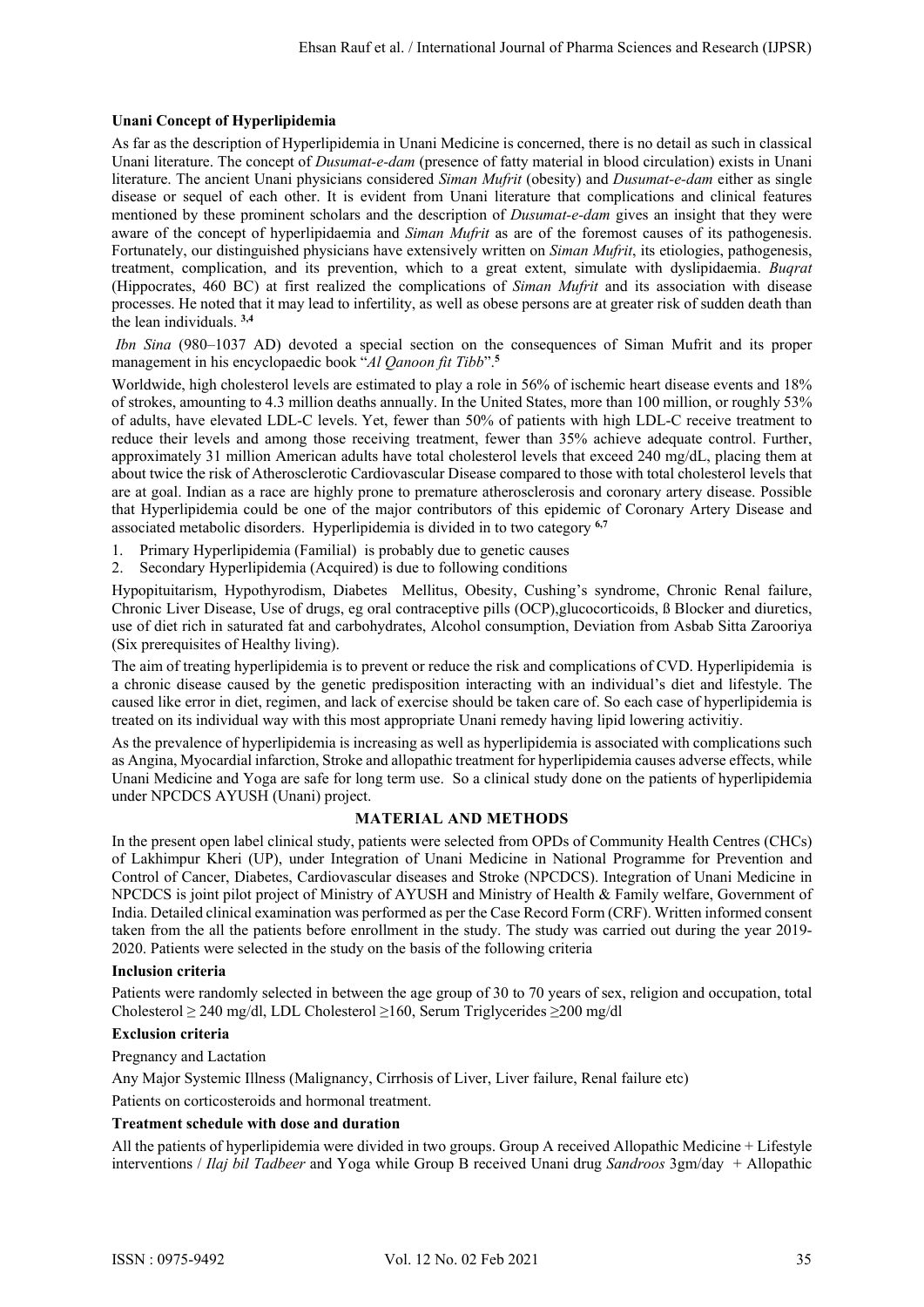Medicine + Lifestyle interventions/ *Ilaj bil Tadbeer* and Yoga. First group of hypertension were also taking allopathic medicine (Atorvastatin) as prescribed by the Allopathic Medical officer of the concerned CHCs.

*Sandroos (Trachylobium hornemannianum*) is a resin obtained from Sal tree belongs to family *Fabaceae*, traditionally it is used in Unani System of Medicine as a drug of choice for the treatment of obesity and its associated disorders and almost all renowned physicians have described its therapeutic properties like *Muhazzil*  (emaciating), *Mujafif* (dessicant), *Qate balgham* (mucolytic), *Mudir e boal* (Diuretic), *Munaqi e Akhlat e Barida*  (Elimination of *Barid* humours). **8,9,10,11**

Scientific study on *Sandroos* showed anti obesity effect without demonstrating any signs of toxicity or side effects. **12**

In lifestyle interventions/*Ilaj bit Tadbeer* patients were advised brisk walk 30 minutes at least 5 days in a week, low salt diet, low fat, sugar diet. Avoid junk and smoked foods, preserved foods, alcohol, carbonated drinks, etc. Avoid excess of non vegetarian diet.

In Yogic Management patients were advised selected practices of Common Yoga practises such as Sukshmavyayama, Asanas (Tadasana, Katichakrasana, Vakrasana, Vajrasana,), Pranayama (Nadi Suddhi, Bhramari, Ujjayi) for 8 weeks.. All the yogic practices were advised by yoga instructor. **<sup>2</sup>**

## **Sample size**

Total 78 patients of hyperlipidemia completed the follow up. In Group A 40 patients and in Group B 38 patients completed the follow up.

#### **Duration of study**

The total duration of treatment was 8 weeks

#### **Follow up**

Follow up of the patients done at the interval of every 2 weeks. On every follow up Vitals (Pulse, Blood Pressure, Temperature) and Signs and Symptoms recorded in the Case record Form.

#### **Efficacy and safety parameters**

Subjective parameters included Obesity, Fatigue and breathlessness assessed at baseline and after the completion of study using an arbitrary scale where in 0 stood for no symptom/sign,1 stood for mild; 2 for moderate; 3 for severe condition. The objective parameters consisted of Body Mass Index (BMI), lipid profile including total cholesterol; triglyceride; HDL; LDL, and VLDL, Liver Function Test (S.Bilirubin, SGOT,SGPT) and Renal Function Test (Blood Urea, S. Creatinine), were performed at baseline and after completion of the study at 8 weeks.

## **Statistical analysis**

Baseline and follow up values of clinical subjective parameters and objective parameters were statistically analyzed using Wilcoxon Signed-Rank, Student's paired t-test and Chi square test. The result was expressed as the Mean  $\pm$  SD. P<0.05 has been considered as statistically significant and p<0.01 and p<0.001 have been considered as statistically highly significant

|  | <b>RESULTS AND DISCUSSION</b> |
|--|-------------------------------|
|--|-------------------------------|

| <b>Age Group(Years)</b> | Group            |                  |               |
|-------------------------|------------------|------------------|---------------|
|                         | A(%)             | B(%)             | Total $(\% )$ |
| $30-40$                 | 14(35%)          | $14(36.84\%)$    | 28 (35.90)    |
| 41-50                   | 15(37.5%)        | 14(36.84%)       | 29 (37.18)    |
| 51-60                   | 9(22.5%)         | $7(18.42\%)$     | 16(20.51)     |
| >60                     | 2(5%)            | 3(7.89%)         | 5(6.41)       |
| <b>Total</b>            | $40(100\%)$      | 38(100%)         | 78 (100.00)   |
| Mean $\pm$ SD           | $45.65 \pm 9.62$ | $45.55 \pm 9.27$ |               |

Table 1: Age-wise distribution of the patients

Out of 78 patients of Hyperlipidemia, 28 (35.90%) patients were found in the age group of 30-40 years, 29  $(37.18\%)$  patients in 41-50 years, 16  $(20.51\%)$  in 51-60 years and 5  $(6.41\%)$  in the group of  $>60$  years. These findings suggested that Hyperlipidemia is more common the age group of 30-50 years.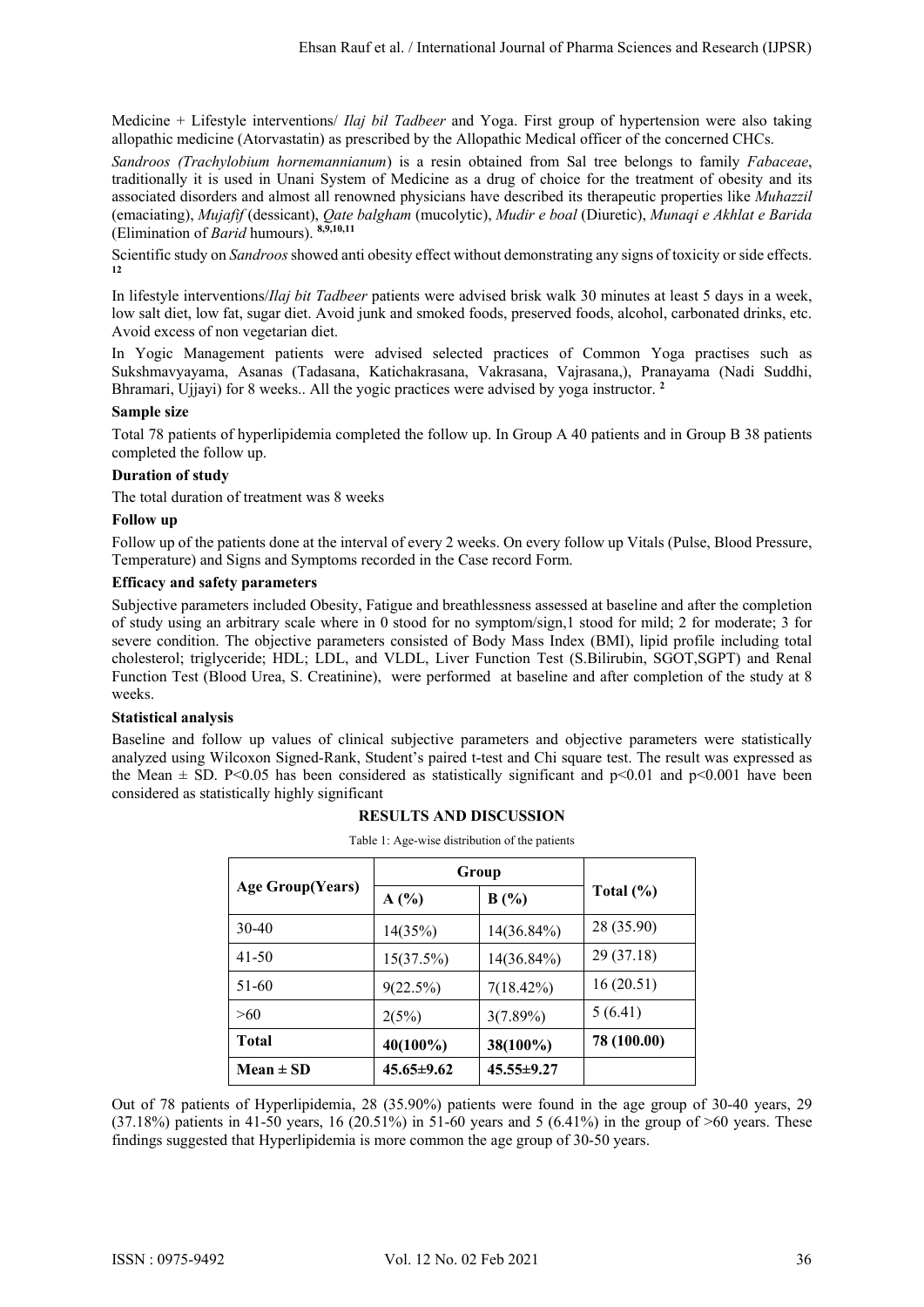|              | Group       |            |               |  |
|--------------|-------------|------------|---------------|--|
| <b>Sex</b>   | A(%)        | B(%)       | Total $(\% )$ |  |
| Male         | 22(55%)     | 23(60.53%) | 45 (57.70)    |  |
| Female       | 18(45%)     | 15(39.47%) | 33 (42.30)    |  |
| <b>Total</b> | $40(100\%)$ | 38(100%)   | 78 (100.00)   |  |

Table 2: Sex-wise distribution of the patients

Out of 78 patients of Hyperlipidemia 45 (57.70%) were male while 33 (42.30%) patients were female and it corresponds with previous studies 4,13

| Dietary habit | A(%)        | B(%)          | Total $(\% )$ |
|---------------|-------------|---------------|---------------|
| Non Veg       | 22(55%)     | $24(63.16\%)$ | 46 (58.98)    |
| Veg           | 18(45%)     | 14(36.84%)    | 32(41.02)     |
| Total         | $40(100\%)$ | 38(100%)      | 78 (100.00)   |

Table 3 Dietary habit wise distribution of the patients

Out of 78 patients of Hyperlipidemia, 46 (58.98%) patients were Non vegetarian while 32 (41.02%) patients were Vegetarian. This suggested that hyperlipidemia is more prevalent in NonVegetarians and it corresponds with previous studies. **4,13**

Table 4: Mizaj-wise distribution of the patients

|                       | Group     |            |               |
|-----------------------|-----------|------------|---------------|
| Mizaj                 | A(%)      | B(%)       | Total $(\% )$ |
| Damvi (Sanguinous)    | 11(27.5%) | 13(34.21%) | 24 (30.76)    |
| Saudavi (Melancholic) | $0(0\%)$  | $0(0\%)$   | 0(0)          |
| Safravi (Bilious)     | $4(10\%)$ | $0(0\%)$   | 4(5.12)       |
| Balghami (Phlegmatic) | 25(62.5%) | 25(65.79%) | 50(64.12)     |
| <b>Total</b>          | 40(100%)  | 38(100%)   | 78 (100.00)   |

Data revealed that out of 78 patients of hyperlipidemia, 24 (30.76%) patients belong to *Damwi Mizaj*, 4 (5.12%) *Safrawi Mizaj* and 50 (64.12%) *Balghami Mizaj*. This study showed that hyperlipidemia is more prevalent in *Balghami Mizaj* (Phlegamtic Temperament)

Table 5: Other Characteristic-wise distribution of the patients

| <b>Particular</b>          |                |             | Group       |               |  |
|----------------------------|----------------|-------------|-------------|---------------|--|
|                            |                | A(%)        | B(%)        | Total $(\% )$ |  |
| <b>Family History</b>      | N <sub>0</sub> | $40(100\%)$ | $38(100\%)$ | 78 (100)      |  |
|                            | Yes            | $0(0\%)$    | $0(0\%)$    | 0(0)          |  |
| <b>Alcohol Use</b>         | N <sub>0</sub> | $36(90\%)$  | 36(94.74%)  | 72 (92.30)    |  |
|                            | Yes            | $4(10\%)$   | $2(5.26\%)$ | 6(7.70)       |  |
| <b>Tobacco use</b>         | N <sub>0</sub> | 26(65%)     | 24(63.16%)  | 50(64.10)     |  |
|                            | Yes            | 14(35%)     | 14(36.84%)  | 28 (35.90)    |  |
| <b>Physical Inactivity</b> | N <sub>0</sub> | 35(87.5%)   | 32(84.21%)  | 67 (85.90)    |  |
|                            | Yes            | $5(12.5\%)$ | 6(15.79%)   | 11(14.10)     |  |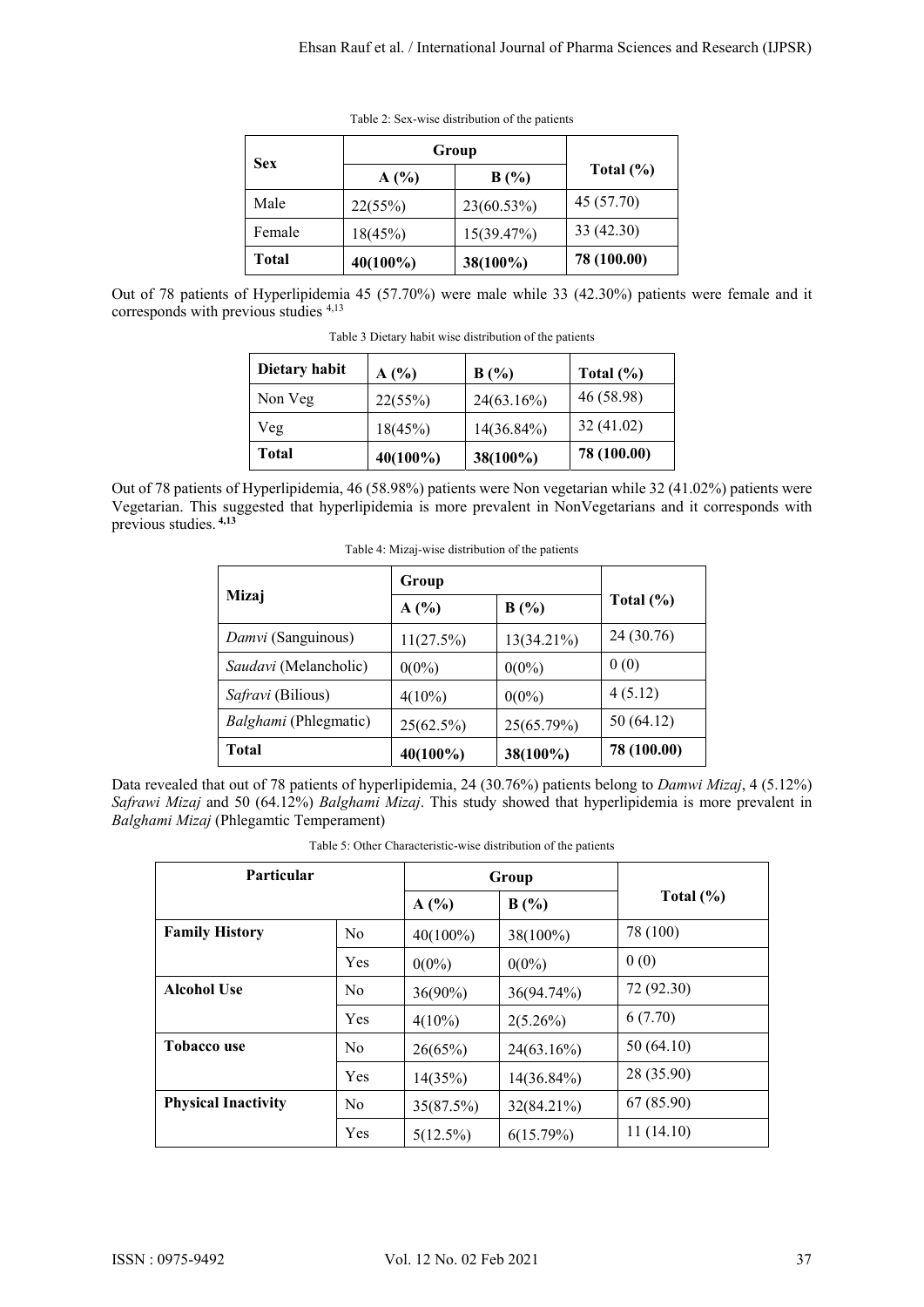Out of 78 patients of hyperlipidemia, Family history of hyperlipidemia was not present in any patient, while Alcohol use present in 6 (7.70%) patients, Tobacco use present in 28 (35.90%) patients and physical inactivity was present in only 11 (14.10%) patients.

| Subjective            | Group                                                       |                 |                 |                 |         |  |         |                |               |         |
|-----------------------|-------------------------------------------------------------|-----------------|-----------------|-----------------|---------|--|---------|----------------|---------------|---------|
| <b>Parameters</b>     | A                                                           |                 | B               |                 | A       |  |         | В              |               |         |
|                       | $\frac{0}{0}$<br>$Mean \pm SD$<br>Mean<br>p-value<br>change |                 |                 |                 |         |  |         | Mean<br>change | $\frac{0}{0}$ | p value |
|                       | <b>BT</b>                                                   | AT              | <b>BT</b>       | AT              | from BT |  |         | from BT        |               |         |
| Obesity               | $0.98 \pm 0.97$                                             | $0.3 \pm 0.65$  | $1.37 \pm 0.94$ | $0.61 \pm 0.86$ | 22.67   |  | < 0.001 | 25.33          |               | < 0.001 |
| Fatigue               | $1.68 \pm 0.76$                                             | $0.32 \pm 0.47$ | $1.58 \pm 0.76$ | $0.39\pm0.64$   | 45.33   |  | < 0.001 | 39.67          |               | < 0.001 |
| <b>Breathlessness</b> | $1.02 \pm 0.92$                                             | $0.22 \pm 0.48$ | $1.05 \pm 0.73$ | $0.13 \pm 0.34$ | 26.67   |  | < 0.001 | 30.67          | ↓             | < 0.001 |

## \*BT=Before Treatment /AT=After Treatment

In subjective parameters of Hyperlipidemia statistical analysis revealed that statistically significant improvement seen in Obesity, Fatigue and Breathlessness, p value is <0.001 in both the groups as shown in table 6.

| Objective              | Group              |                    |                     |                    |              |                   |               |                             |   |       |
|------------------------|--------------------|--------------------|---------------------|--------------------|--------------|-------------------|---------------|-----------------------------|---|-------|
| <b>Parameters</b>      | $\mathbf A$        |                    |                     | B                  | $\mathbf{A}$ |                   |               | B                           |   |       |
|                        |                    |                    | $Mean \pm SD$       |                    | Mean %       |                   | $p-$<br>value | Mean %<br>change<br>from BT |   | p     |
|                        | <b>BT</b>          | AT                 | <b>BT</b>           | AT                 |              | change<br>from BT |               |                             |   | value |
| <b>BMI</b>             | $25.34 \pm 3.82$   | 24.58±3.84         | $27.98 \pm 4.48$    | $26.65\pm4.31$     | 3.00         |                   | 0.00          | 4.75                        |   | 0.00  |
| S Cholesterol          | 241.27±61.75       | $192.13 \pm 38.02$ | 245.68±56.74        | $192.99 \pm 31.75$ | 20.37        |                   | 0.00          | 21.45                       |   | 0.00  |
| <b>HDL</b>             | 187.49±131.42      | $137.82 \pm 78.25$ | 286.52±268.22       | 179.72±161.78      | 26.49        |                   | 0.00          | 37.27                       |   | 0.00  |
| <b>LDL</b>             | $83.34 \pm 55.52$  | 71.58±45.18        | $71.81 \pm 40.2$    | $66.98 \pm 33.69$  | 14.11        |                   | 0.00          | 6.73                        |   | 0.14  |
| <b>VLDL</b>            | $100.63 \pm 54.16$ | $82.31 \pm 45.34$  | $98.66 \pm 57.66$   | $82.09\pm48.19$    | 18.21        |                   | 0.00          | 16.80                       |   | 0.01  |
| Serum<br>Triglycerides | $129.4 \pm 118.79$ | $90.04 \pm 70.28$  | $179.61 \pm 148.65$ | $115.73 \pm 91.72$ | 30.42        |                   | 0.00          | 35.57                       |   | 0.00  |
| Blood Urea             | $24.41 \pm 7.78$   | $26.38 \pm 7.85$   | $28.42 \pm 10.35$   | $28.87 \pm 11.12$  | 8.07         | ↑                 | 0.12          | 1.58                        | ↑ | 0.78  |
| S Creatinine           | $0.77 \pm 0.19$    | $0.8 \pm 0.31$     | $0.8 \pm 0.18$      | $0.8 \pm 0.24$     | 3.90         | ᠰ                 | 0.53          | 0.00                        | ÷ | 0.89  |
| SGOT                   | 38.98±24.92        | 38.09±20.77        | $32.12 \pm 11.55$   | $35.99 \pm 13.12$  | 2.28         |                   | 0.77          | 12.05                       | ↑ | 0.09  |
| <b>SGPT</b>            | $42.9 \pm 29.41$   | $36.69 \pm 19.41$  | $39.1 \pm 15.92$    | $36.47 \pm 16.12$  | 14.48        |                   | 0.03          | 6.73                        |   | 0.44  |
| S Bilirubin            | $0.66 \pm 0.42$    | $0.69 \pm 0.46$    | $0.6 \pm 0.21$      | $0.59 \pm 0.23$    | 4.55         | ↑                 | 0.75          | 1.67                        |   | 0.82  |

Table 7: Objective Parameters-wise distribution of patients

\*BT=Before Treatment /AT=After Treatment

In Hypelipidemia Group A and Group B patients mean reduction is seen in Body Mass Index (BMI), Lipid Profile, p value is  $\leq 0.05$  result is statistically significant. In safety parameters (LFT and RFT) no significant changes seen ,p value >0.05 i.e. result is not statistically significant as shown in table 7. Reduction in BMI, S cholesterol and Triglycerides occurred due to effect of combined therapy (Unani drug *Sandroos* + Allopathic Medicine + Lifestyle interventions/ *Ilaj bit Tadbeer* and Yoga). *β*-sitosterol present in *Sandroos* (*Trachylobium hornemannianum*) reduces serum LDL cholesterol level by competitively inhibiting intestinal cholesterol absorption **14,15**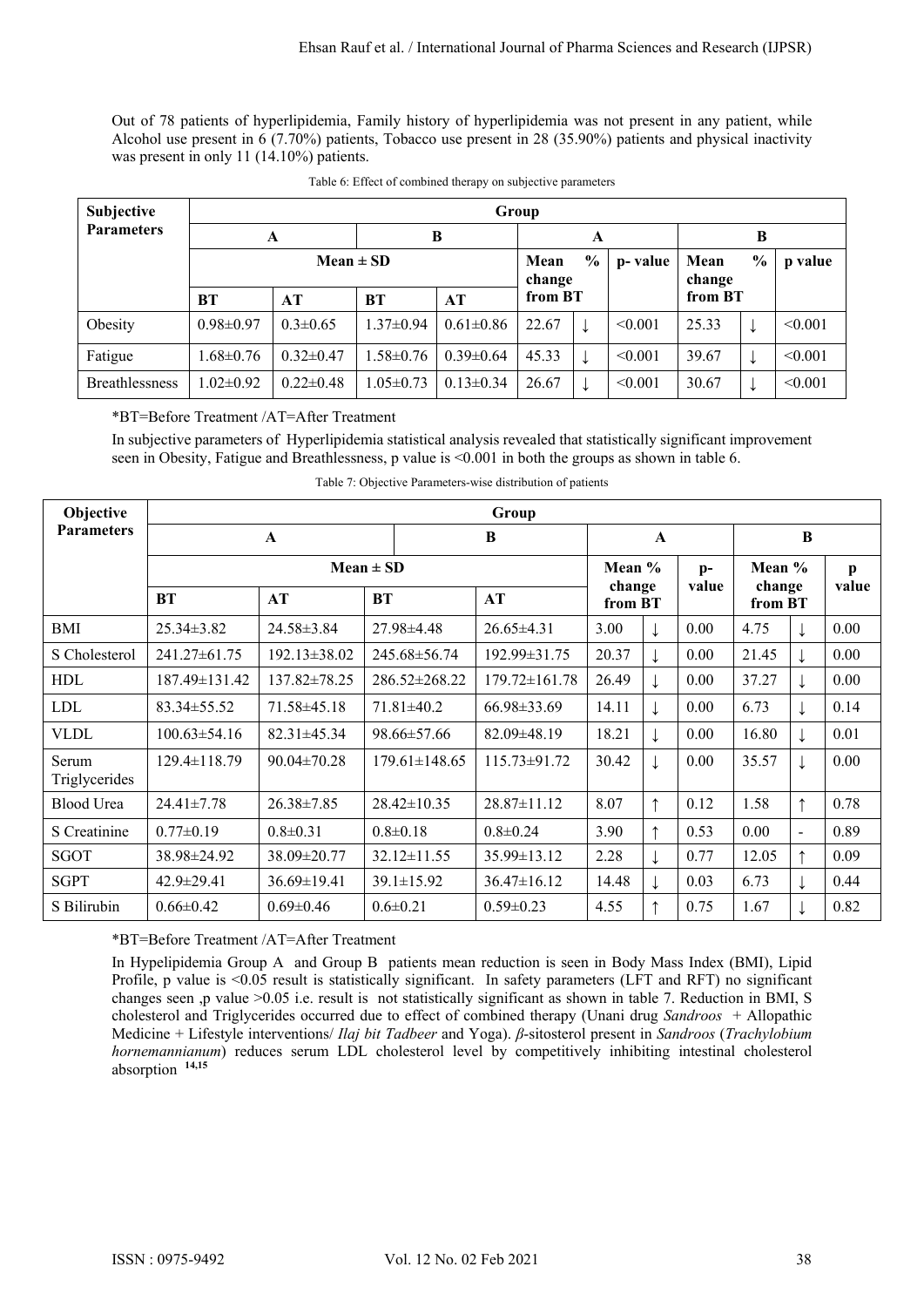|                       | Group     |               |  |  |  |  |
|-----------------------|-----------|---------------|--|--|--|--|
| <b>Response</b>       | A(%)      | B(%)          |  |  |  |  |
| $\leq$ 25% relief     | $4(10\%)$ | $2(5.26\%)$   |  |  |  |  |
| 25-50% relief         | 23(57.5%) | $19(50\%)$    |  |  |  |  |
| $\approx$ 50 % relief | 13(32.5%) | $17(44.74\%)$ |  |  |  |  |
| Total                 | 40(100%)  | 38(100%)      |  |  |  |  |

Table 8 Response of Treatment-wise distribution of the patients

As per the patients view on relief from the treatment, In Hyperlipidemia Group A out of 40 patients, 4(10%) patients got less than 25% relief, 23(57.5%) patients got 25-50% relief and 13(32.5%) patients got more than 50% relief. In Hyperlipidemia Group B out of 38 patients, 2(5.26%) patients got less than 25% relief, 19(50%) patients got 25-50% relief and 17(44.74%) patients got more than 50% relief.

| S. No. | <b>Overall response of the</b><br>intervention                   | Number of Patients (%) in<br>Hyperlipidemia Group A | Number of Patients (%) in<br>Hyperlipidemia Group B |
|--------|------------------------------------------------------------------|-----------------------------------------------------|-----------------------------------------------------|
|        | Withdrawal of Allopathic medicine                                |                                                     | 5(13.15%)                                           |
|        | Partial reduction in dose/number of<br>Allopathic medicine taken | 7(17.5%)                                            | $7(18.42\%)$                                        |
|        | withdrawal/reduction<br>No.<br>1n<br>allopathic medicine taken   | 33 (82.5%)                                          | 26 (68.42%)                                         |
|        | TOTAL                                                            | 40                                                  | 38                                                  |

Table 9 Overall response of the intervention on conventional treatment

Out of 40 patients of Hyperlipidemia Group A, no patient reported withdrawal of allopathic medicine after the intervention of combined therapy and 7(17.5%) patients reported reduction in dose/number of allopathic medicine taken. However, 33 (82.5%) patients reported no withdrawal/reduction of allopathic medicine.

Similarly out of 38 patients of Hyperlipidemia Group B, 5 (13.15%) patients reported withdrawal of allopathic medicine after the intervention of combined therapy and 7 (18.42%) patients reported reduction in dose/number of allopathic medicine taken. However, 26 (68.42%) patients reported no withdrawal/reduction of allopathic medicine. This reduction/withdrawal of Allopathic medicine is most likely due to cumulative effect of Unani/Allopathic Medicine, lifestyle modifications and yoga.

## **CONCLUSION**

On the basis of above results it can be concluded that by comparing the overall response of intervention on conventional treatment in Hypertension Group A and Group B showed that withdrawal of allopathic medicine is seen in Hyperlipidemia Group B, so it revealed that by advising Unani Medicine and Yoga along with conventional treatment number /dose of allopathic drugs may be reduced and the patients of Hyperlipidemia may be prevented from the adverse effects of Allopathic drugs. Thus NPCDCS-AYUSH integration project is a model of successful operationalization of integration of AYUSH systems, in National Programme for prevention and control of Cancer, Diabetes, Cardiovascular diseases and Stroke (NPCDCS) for prevention and control of (NCDs).

## **REFERENCES**

- [1] Rauf Ehsan, Khan Maqbool Ahmad, Siddiqui ZH, Akhtar Jamal. Therapeutic evaluation of safoof-e-muhazzil and yoga in hyperlipidemia patients. WJPPS 2020; 9(2):1274-1283.
- [2] Anonymous. Training Manual Integration of Unani Medicine in NPCDCS, CCRUM, New Delhi, 2016, p. 32-35.
- [3] Kamal Rehana, Aleem Shagufta. Clinical Evaluation of the efficacy of a combination of Zanjabeel and Amla in hyperlipidemia. IJTK, 2009; 8(3): 413-416.
- [4] Nasir Abdul, Siddiqui MY, Mohsin Mohd. Clinical Study of Primary Hyperlipidaemia and the Role of Kalonji (Nigella sativa) and Saboos-e-Asapghol (Plantago ovata) in its Management. Hamdard Medicus 2015; 58 (1):33-45.
- [5] Nagrami SM. Tarikh-e-Tib, Vth ed. National Council for Promotion of Urdu Language, New Delhi. 2009, p 285-294.
- [6] Longo Foci, Kasper Hauser. Harrison's Principles of Internal Medicine, 20th ed. Mac Graw Hill Companies. 2018, p.1665.
- [7] Boon Colledge, Walker Hunter. Davidson Principles and Practice of Medicine, 20th ed, Elsevier, Churchill Livingstone. 2006, p. 446- 451.
- [8] Kausar SH, Jahan N, Ahmed K, Bhat TA, Aslam M, Sultana N. Sandroos (Trachylobium Hornemannianum Hayne.): A review. Wjpps. 2014 July; 3(8):364-74.
- [9] Ghani Najmul. Khazainul Advia. Vol III. CCRUM, Ministry of Health & Family welfare, Govt of India, New Delhi. YNM, p 384-386. [10] Samarqandi Najeebuddin. Unani Advia Mufrada (Urdu Translation by Hkm Shameem Irshad Azmi). Rampur Raza Library. 2018, p. 156.